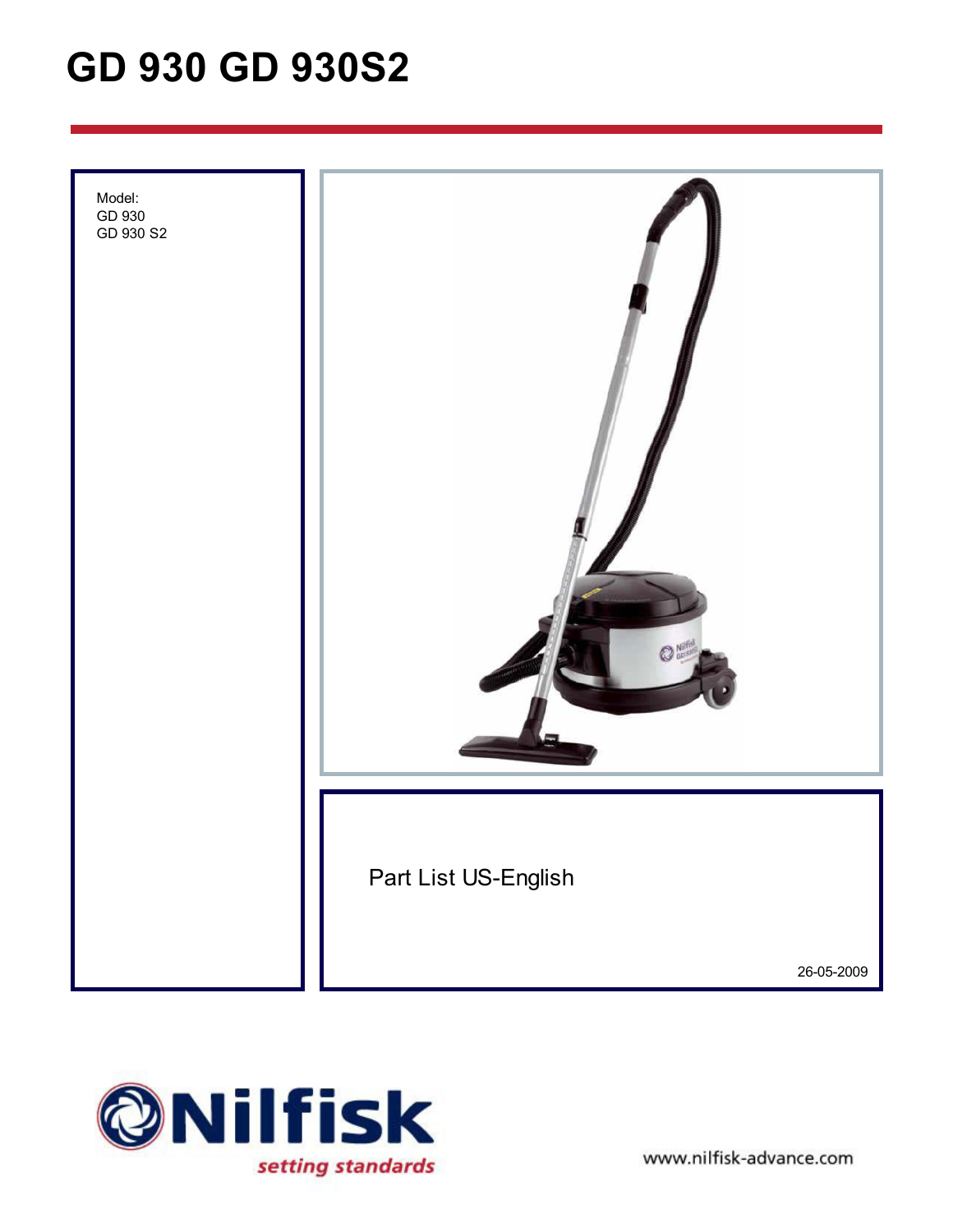#### **Table of Contents**

| Fan unit and cord               | 3  |
|---------------------------------|----|
| <b>Filters and upper parts</b>  | 5  |
| Wheel and lower parts           |    |
| Nozzles Ø 32 mm                 | 9  |
| <b>Hose and tubes</b>           | 11 |
| Power brush UZ 984 line drawing | 13 |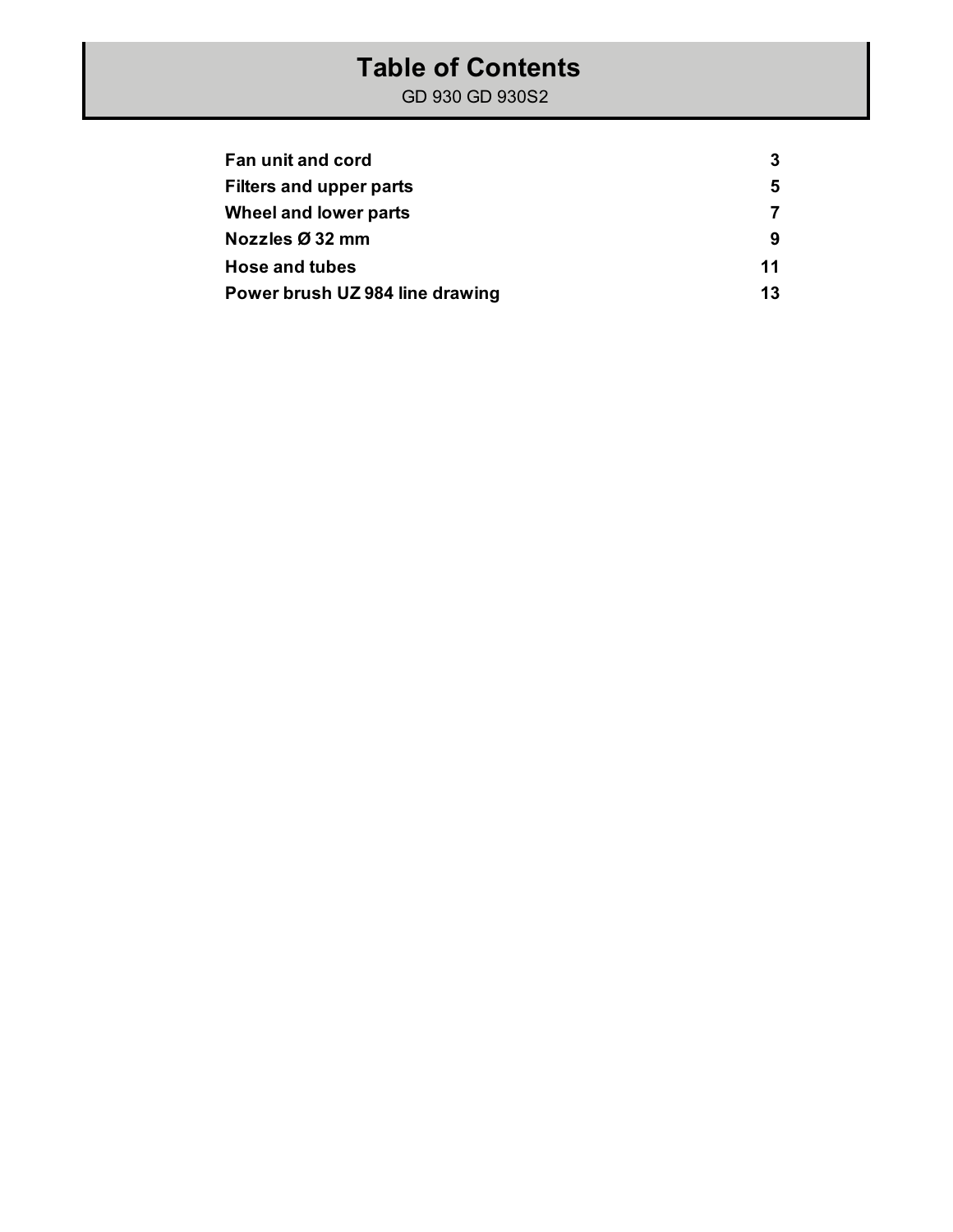### **Fan unit and cord**

GD 930 GD 930S2













8 ιl J2 N Œ ا پر ا بر В

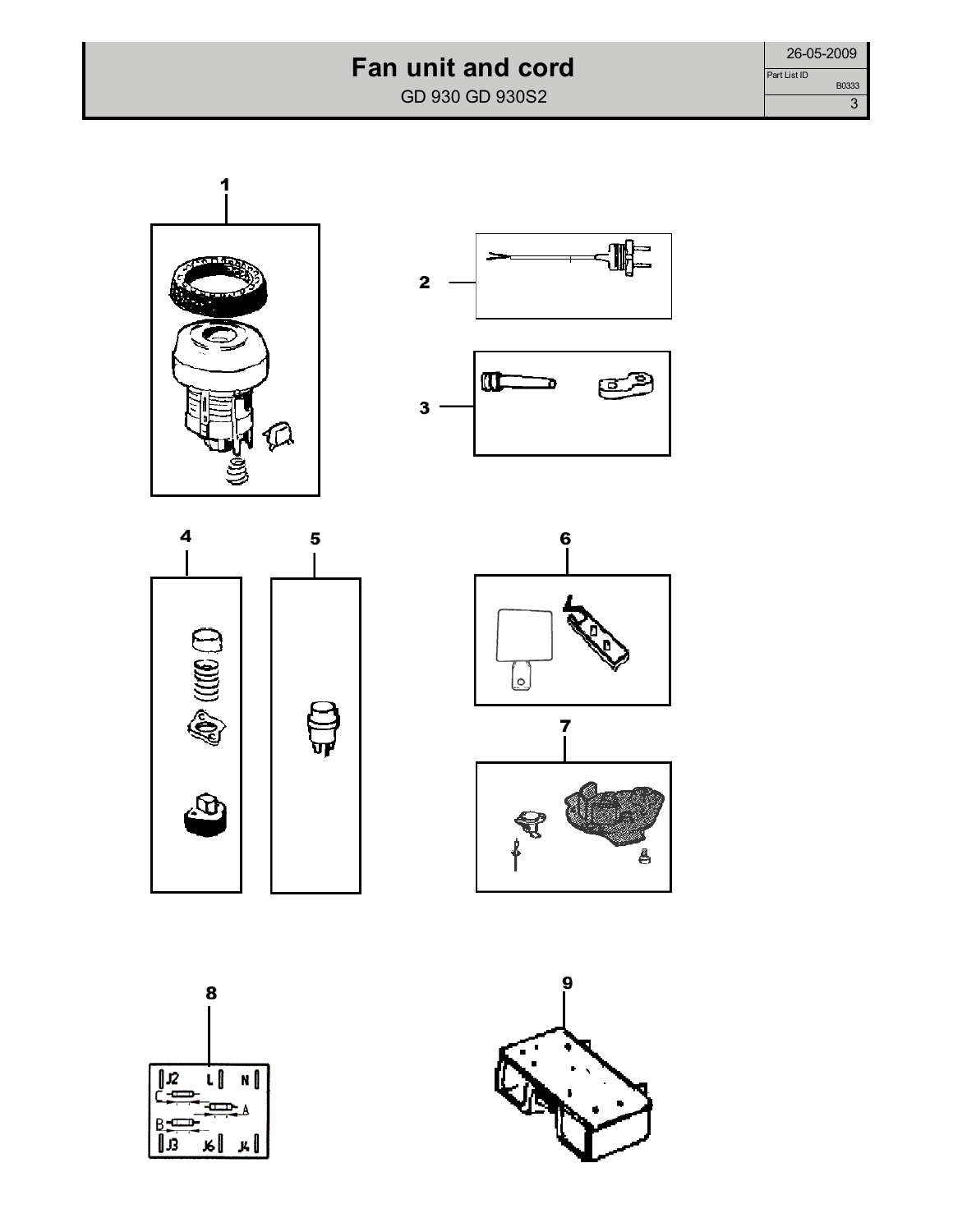## **Fan unit and cord** 26-05-2009

GD 930 GD 930S2  $\frac{1}{4}$ 

| Pos            |              | Part no. Qty Description                            | EAN        |
|----------------|--------------|-----------------------------------------------------|------------|
| 1              | 140 7902 500 | 1 FAN UNIT KIT DOMEL 230V                           | 7319519605 |
| $\mathbf{1}$   | 140 7902 510 | 1 FAN UNIT KIT DOMEL 110-120V                       | 7319519605 |
| 1              | 140 7902 520 | 1 FAN UNIT KIT DOMEL 240V                           | 7319519605 |
| $\mathbf{1}$   | 140 7902 530 | 1 FAN UNIT KIT DOMEL 100V                           | 7319519605 |
| 1              | 140 7902 540 | 1 FAN UNIT KIT DOMEL 127V FAN UNIT, SUSPENSION RING | 7319519605 |
| 2              | 140 6423 500 | 1 CORD EU L 15M                                     | 7319519631 |
| $\overline{2}$ | 140 6423 510 | 1 CORD EU L 10M                                     | 7319519631 |
| 2              | 140 6423 520 | 1 CORD KIT CH L 15M                                 | 7319519631 |
| 2              | 140 6423 530 | 1 CORD UK L 15M                                     | 7319519631 |
| 2              | 140 6423 540 | 1 CORD UK L 10M                                     | 7319519631 |
| 2              | 140 6423 550 | 1 CORD US PLUG L 15M                                | 7319519631 |
| 2              | 140 6423 560 | 1 CORD US L 10M GROUNDED                            | 7319519631 |
| 2              | 140 6423 570 | 1 CORD JP L 15M                                     | 7319519631 |
| 2              | 140 6423 580 | 1 CORD AUL 14M                                      | 7319519631 |
| 2              | 147 1042 000 | 1 CORD SET CHINA 15.5M                              | 7319519659 |
| 3              | 140 7035 500 | 1 PROTECTION SLEEVE KIT                             | 7319519631 |
| 3              | 140 7035 510 | 1 PROTECTION SLEEVE US KIT                          | 7319519631 |
| 4              | 140 7033 500 | 1 SWITCH ON/OFF 930-SERIES                          | 7319519632 |
| 5              | 140 7023 500 | 1 SWITCH SPEED FOR 930S2                            | 7319519632 |
| 6              | 010 9678 500 | 1 OUTLET ELECTRICAL 230V                            | 7319519632 |
| 6              | 140 7665 500 | 1 OUTLET ELECT.15A 250V                             | 7319519632 |
| $\overline{7}$ | 140 7012 500 | 1 MOTOR PLATE GD/UZ930/S2                           | 7319519632 |
| $\overline{7}$ | 140 7012 510 | 1 MOTOR PLATE GD 930/S2                             | 7319519632 |
| 8              | 140 7024 500 | 1 BOARD ANTI STATIC                                 | 7319519632 |
| 9              | 140 7026 500 | 1 2S CIRCUIT BOARD 220-240V KIT                     | 7319519629 |
| 9              | 140 7026 510 | 1 2S CIRCUIT BOARD 110-120V KIT                     | 7319519629 |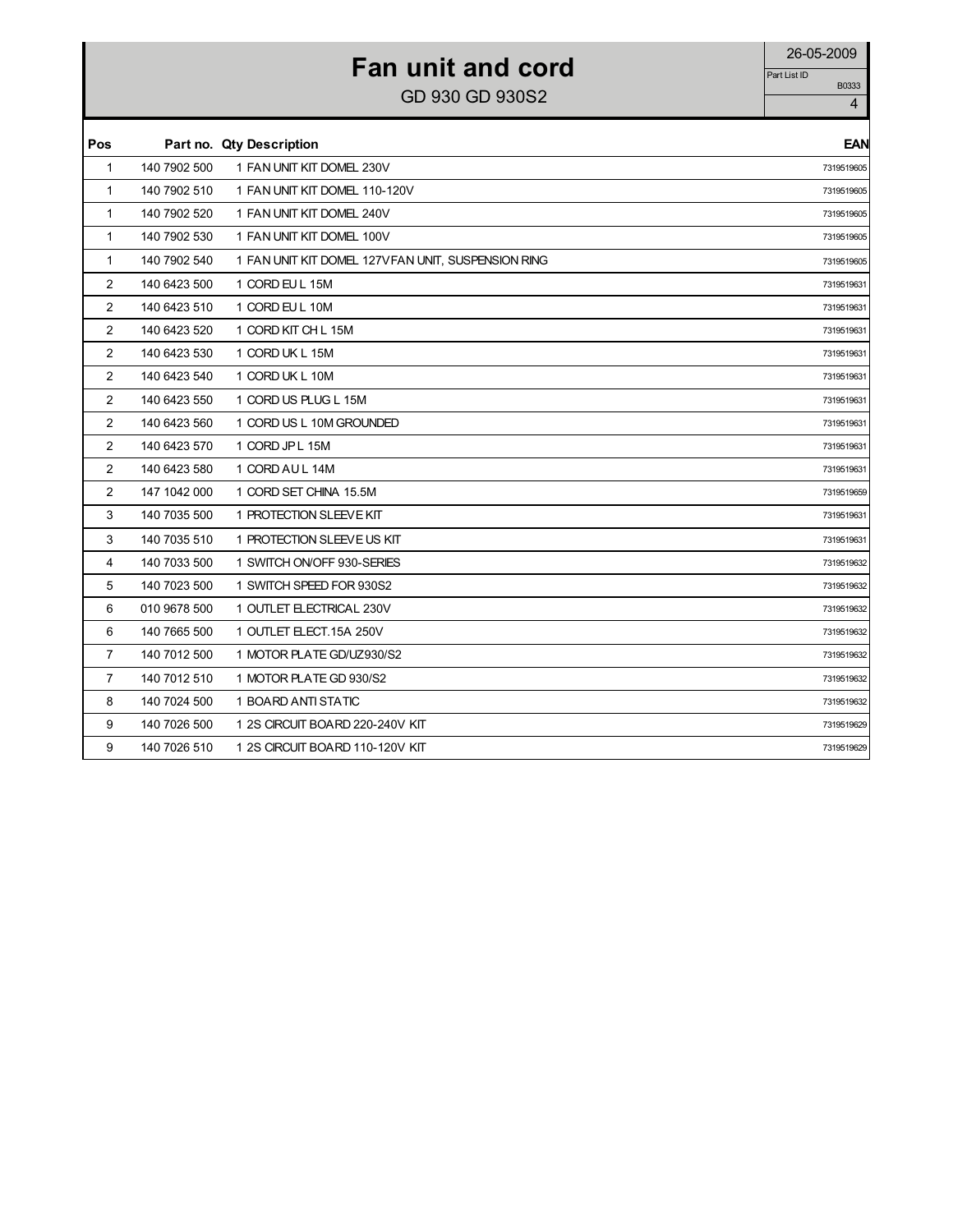## **Filters and upper parts**

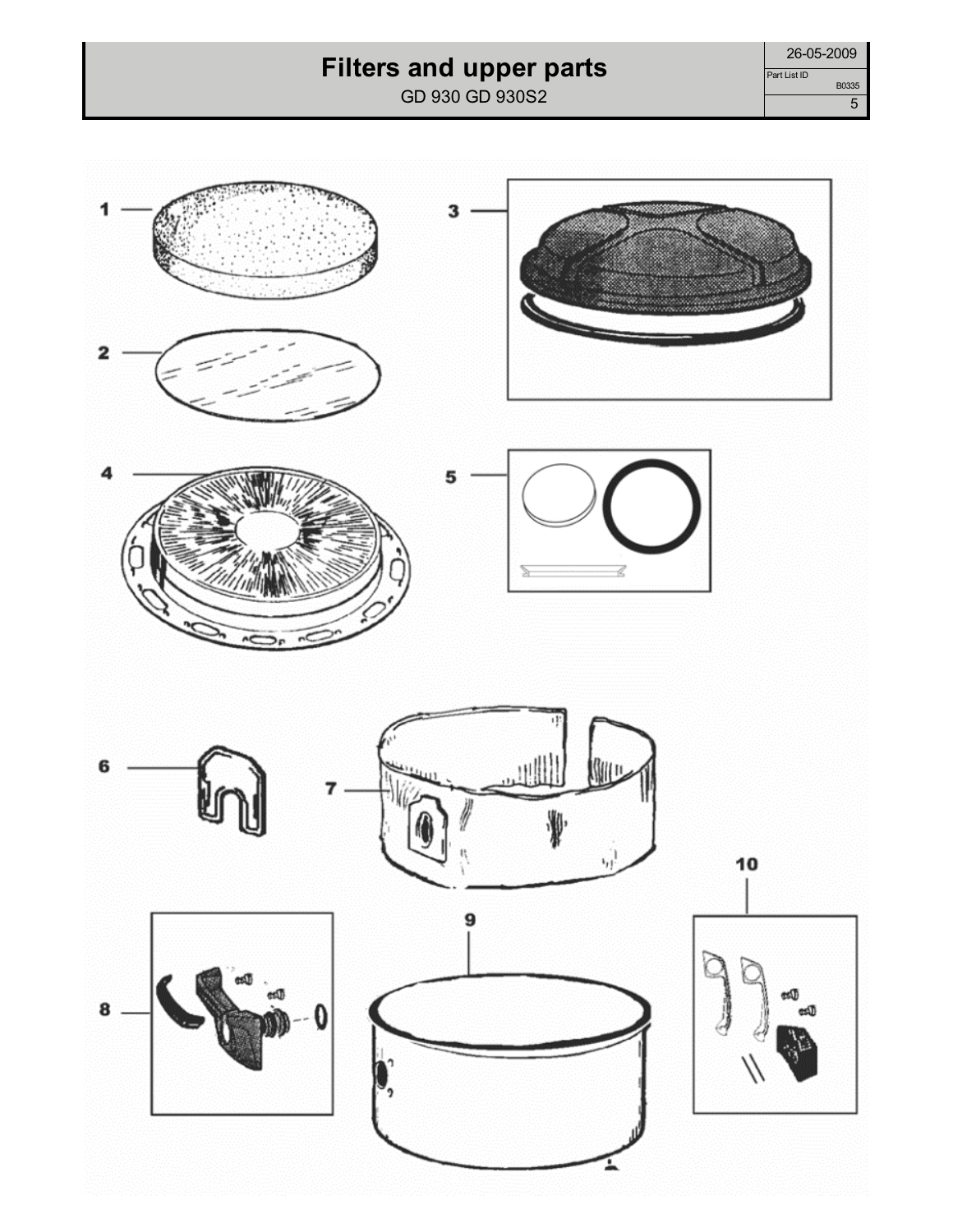# **Filters and upper parts** 26-05-2009

| Pos |              | Part no. Qty Description        | <b>EAN</b> |
|-----|--------------|---------------------------------|------------|
| 0   | 140 7877 000 | 1 DECAL NILFISK GD 930          | 7319519603 |
| 1   | 140 1515 500 | 1 FILTER MAIN FOAM              | 7319519632 |
| 2   | 140 3260 500 | 1 FILTER PAPER 5-P              | 7319519632 |
| 3   | 140 7801 500 | 1 LID W/FILTER 930-SERIES       | 7319519632 |
| 3   | 140 7801 510 | 1 LID WITH HEPA FILTER          | 7319519632 |
| 4   | 140 2666 010 | 1 HEPA FILTER FOR GD 930        | 7319519371 |
| 5   | 140 1535 500 | 1 MOTOR PROTECTION              | 7319519632 |
| 6   | 140 7014 500 | 1 LOCKING DUSTBAG 3 PCS         | 7319519632 |
| 7   | 140 7015 040 | 1 DUST BAG (10 PCS)             | 7319519400 |
| 7   | 140 7019 500 | 1 CLOTH DUST BAG 1-P            | 7319519632 |
| 7   | 140 7313 020 | 1 DUST BAG HIGH FILTRATION 10-P | 7319519408 |
| 8   | 140 7800 500 | 1 HANDLE GD 930/S2              | 7319519632 |
| 9   | 140 7020 510 | 1 CONTAINER CHROMED             | 7319519632 |
| 10  | 140 7832 500 | 1 LATCHES GD 930/S2             | 7319519632 |
| NI  | 140 7784 000 | 1 BOX FOR GD 930                | 7319519601 |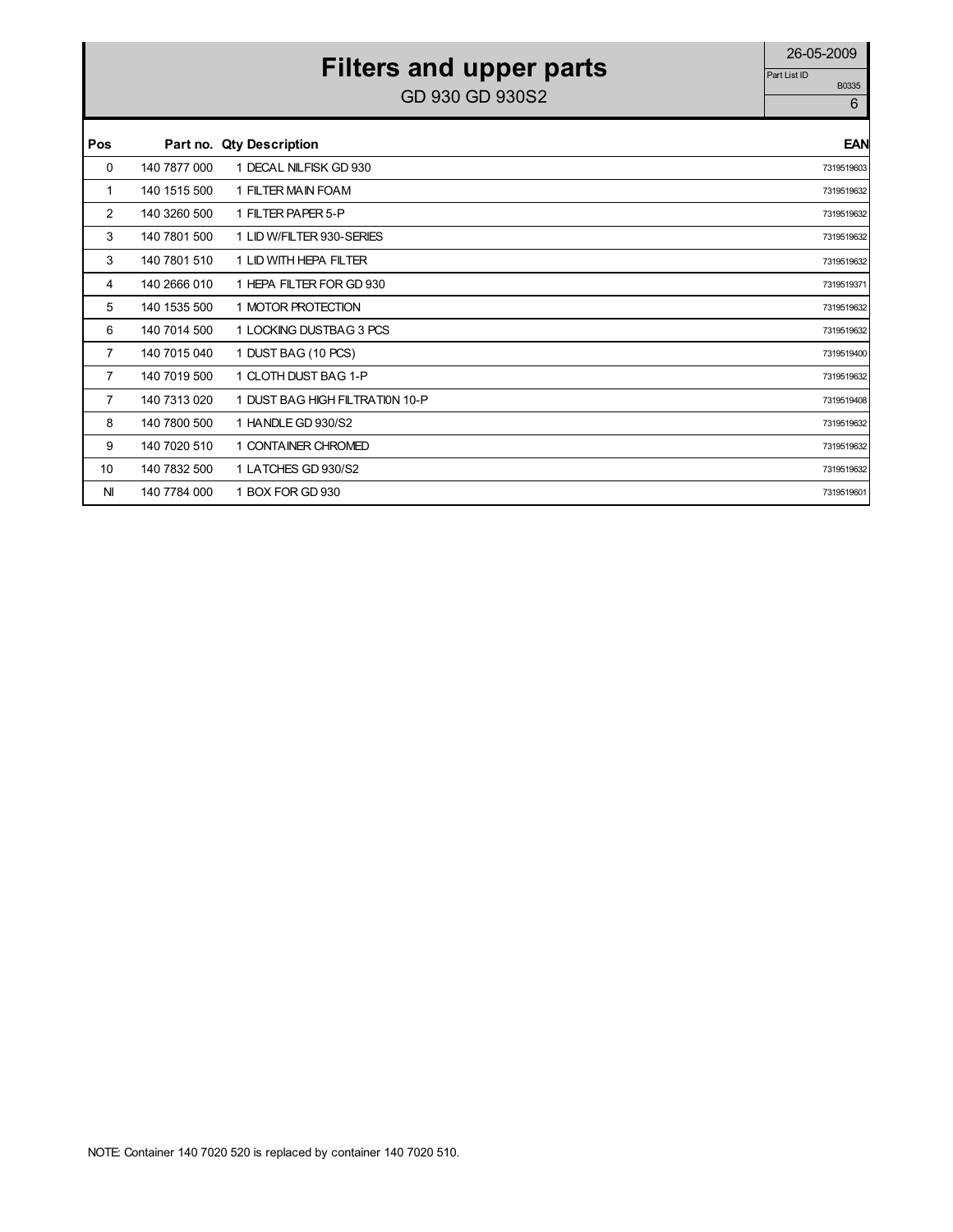## **Wheel and lower parts**

| 26-05-2009   |       |
|--------------|-------|
| Part List ID |       |
|              | B0337 |
|              |       |











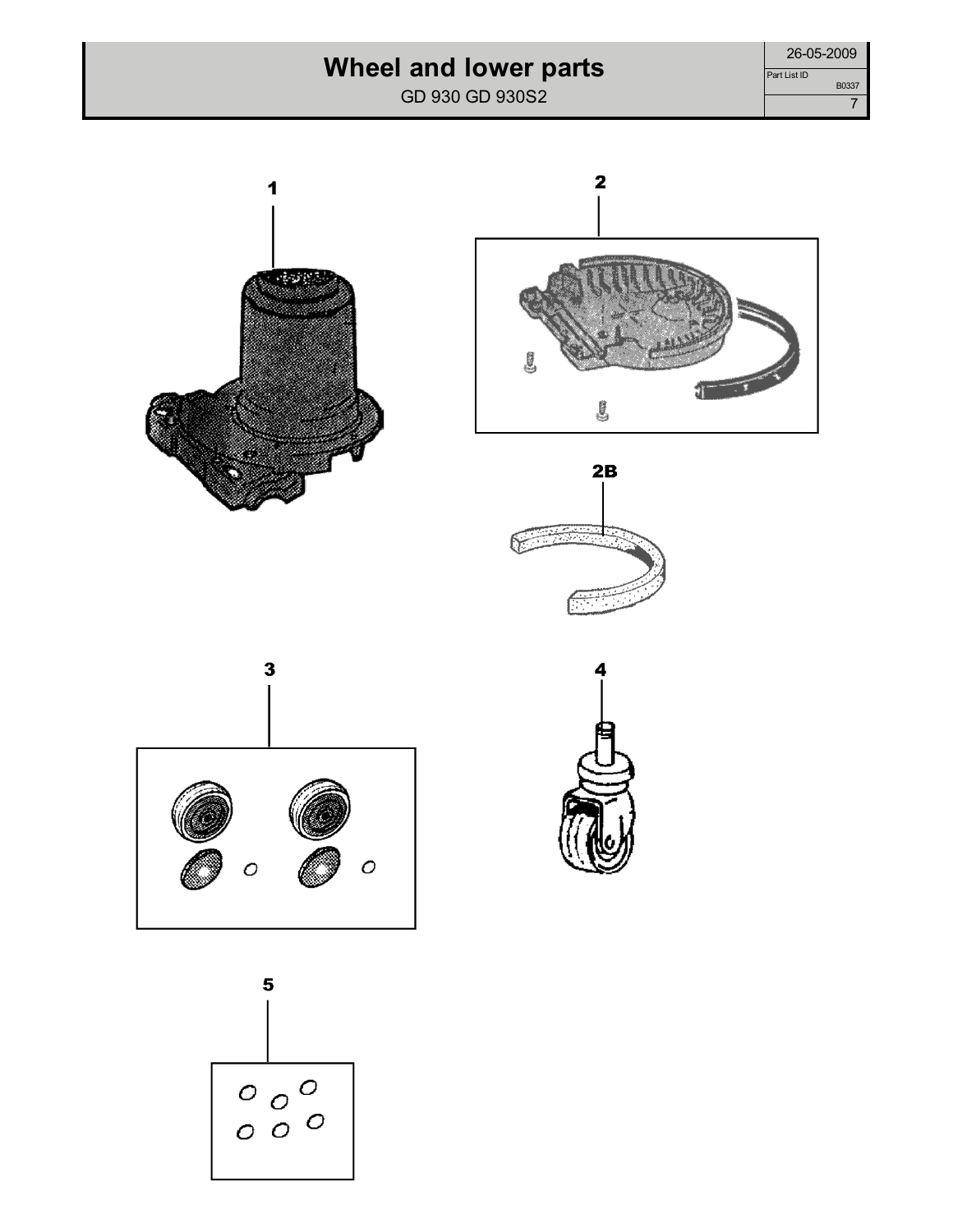# **Wheel and lower parts** 26-05-2009

| Pos |              | Part no. Qty Description         | EAN        |
|-----|--------------|----------------------------------|------------|
| 1   | 140 7010 500 | 1 STAND GD 930/UZ 930S           | 7319519632 |
| 1   | 140 7010 510 | 1 STAND GD 930S2/UZ 930S2        | 7319519632 |
| 1   | 140 7010 530 | 1 STAND GD/UZ 930S BLACK UL-LIST | 7319519632 |
| 1   | 140 7010 540 | 1 STAND GD/UZ 930S2 BLACK UL-LIS | 7319519632 |
| 2   | 140 7011 500 | BASE BUMPER GD/UZ930S/S2         | 7319519632 |
| 2   | 140 7011 510 | BASE BUMPER GD930/UZ930/S2       | 7319519632 |
| 3   | 140 5055 500 | 2 WHEEL REAR 2-P 930-SERIES      | 7319519632 |
| 4   | 140 7025 500 | 1 WHEEL FRONT 1-P                | 7319519632 |
| 5   | 140 5058 500 | 6 LOCK WASHER GD 930             | 7319519652 |
| 2B  | 140 7022 500 | 1 MUFFLER STRIP                  | 7319519658 |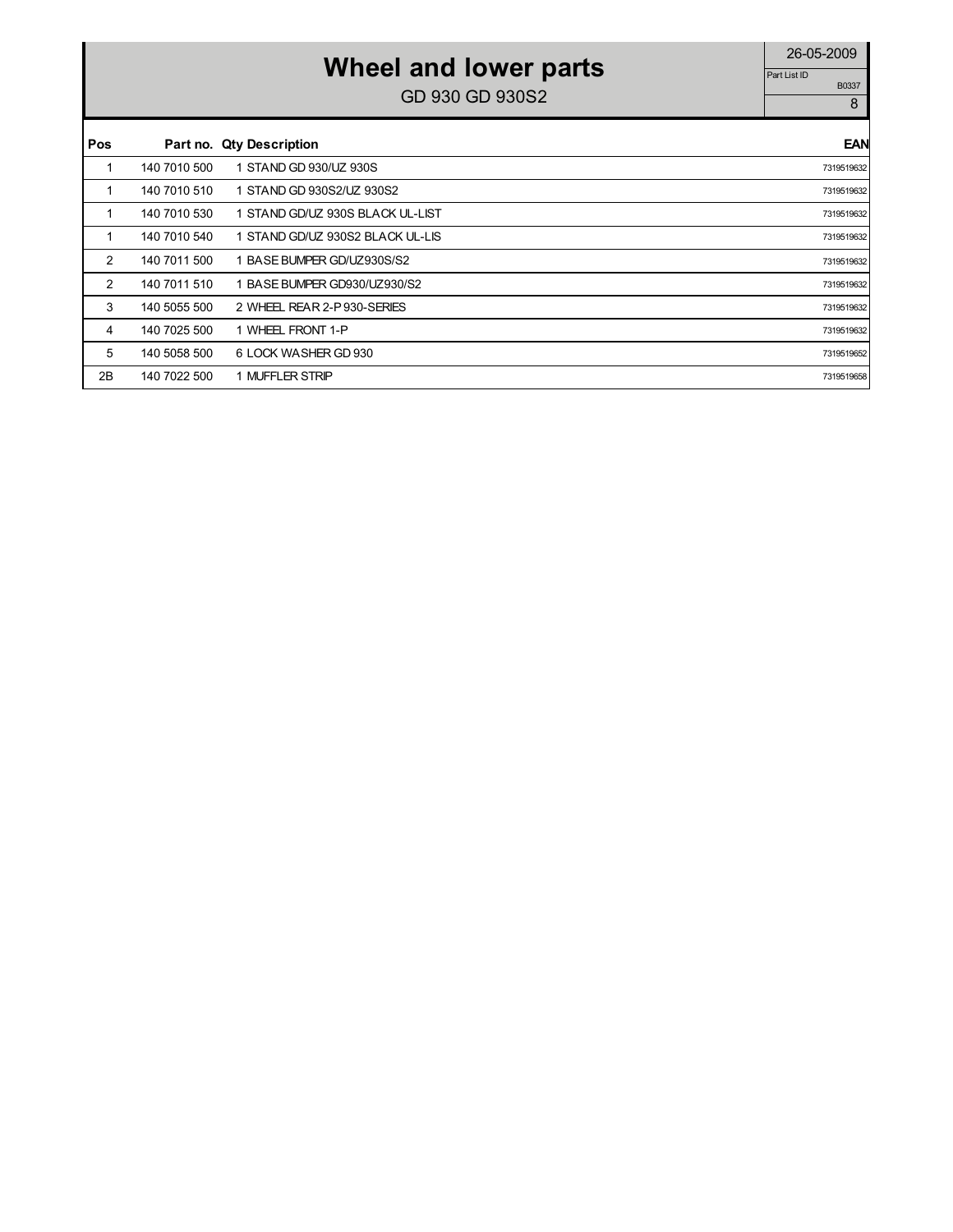#### **Nozzles Ø 32 mm**

GD 930 GD 930S2









4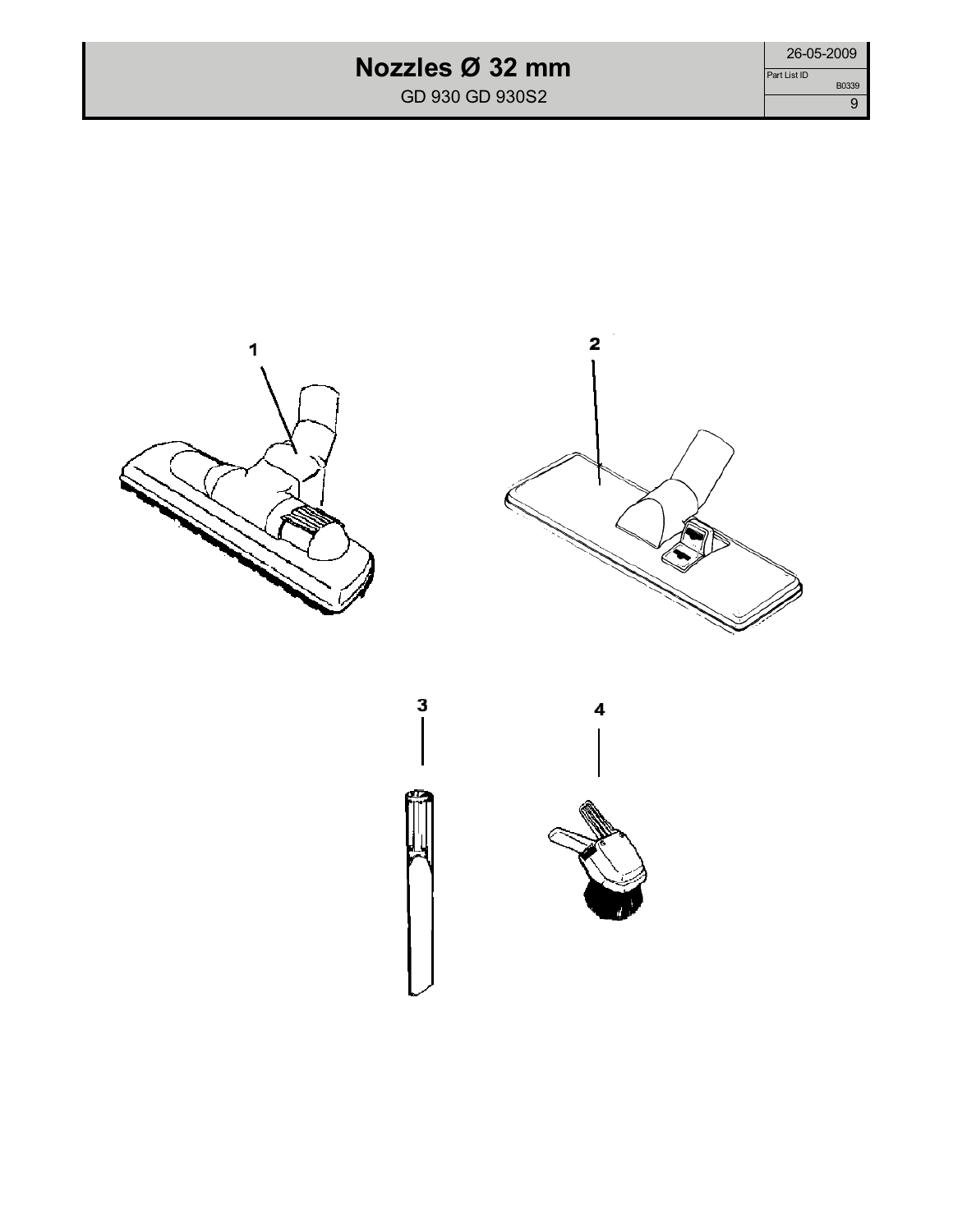## **Nozzles Ø 32 mm**

GD 930 GD 930S2  $\frac{10000}{10}$ 

| Pos |              | Part no. Qty Description | <b>EAN</b> |
|-----|--------------|--------------------------|------------|
|     | 140 7087 500 | 1 NOZZLE COMBI D32 BLACK | 7319519632 |
| 2   | 140 5634 500 | 1 COMBI NOZZLE 32 MM     | 7319519632 |
| 3   | 010 3098 500 | 1 CREVICE NOZZLE         | 7319519629 |
| 4   | 011 3104 500 | 1 SMALL COMBINOZZLE      | 7319519629 |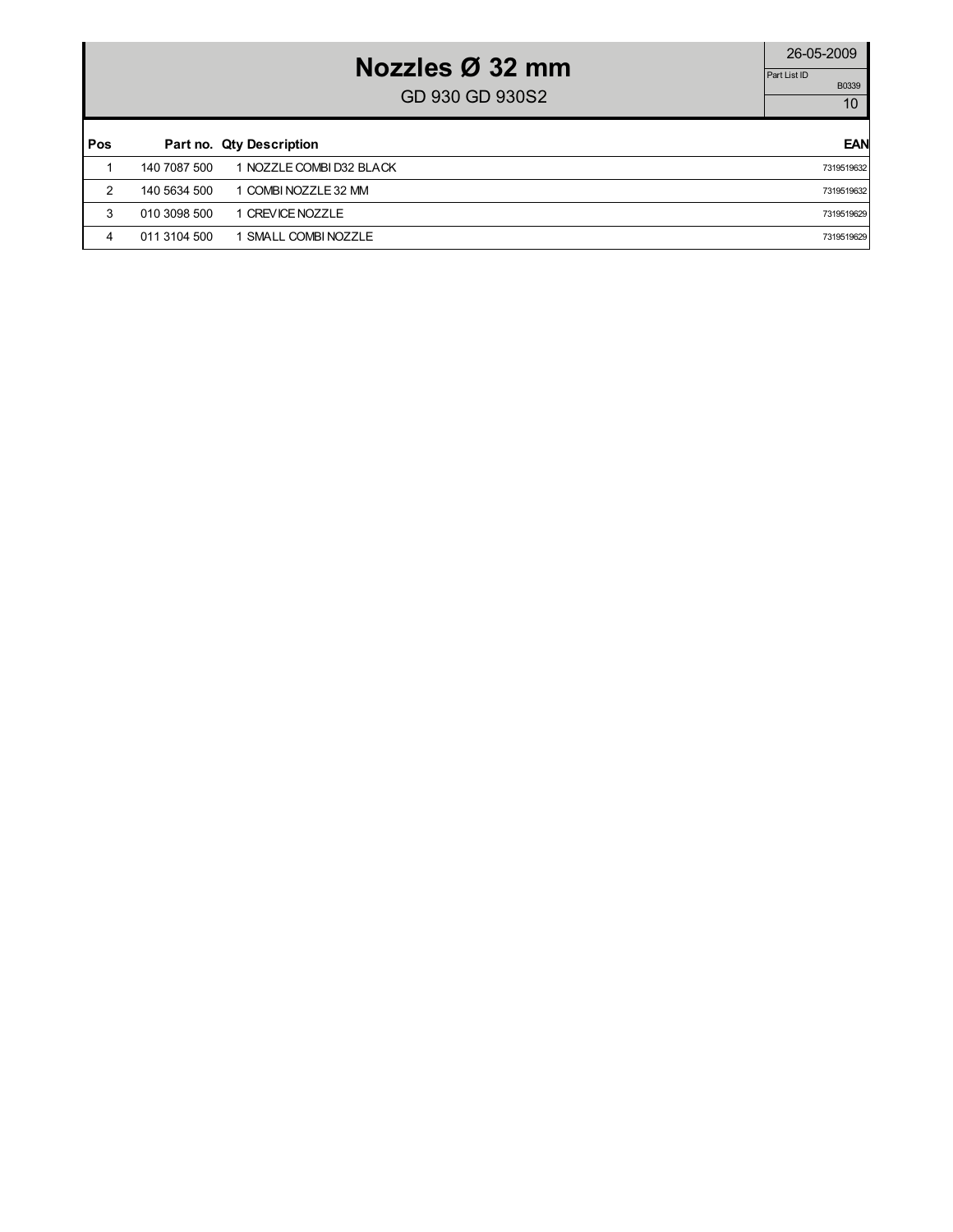### **Hose and tubes**